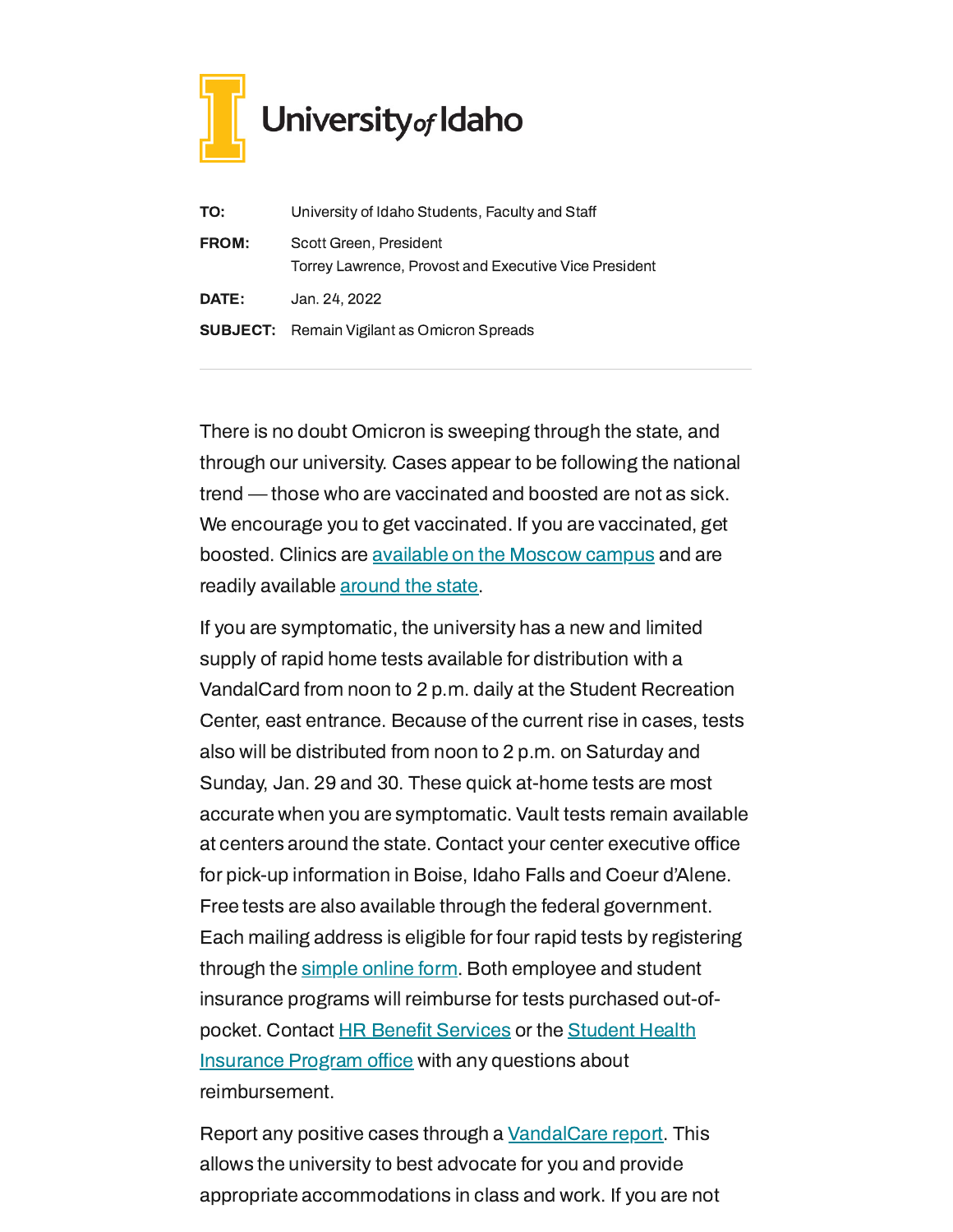feeling well, please stay home. Faculty and supervisors should be as flexible as possible in the coming weeks as we navigate this spike.

Our partners at Idaho Public Health and Gritman Medical Center agree the rate of infection is the highest we have seen during the pandemic, but they continue to support us remaining open with continued safety protocols.

Students are again eligible for vaccine [incentives,](https://www.uidaho.edu/-/media/UIdaho-Responsive/Files/health-clinic/covid-19/memos/memo-220121-eckles.pdf) including onetime gift cards for all those vaccinated and ongoing tuition credit awards. Students who have not previously done so should submit proof of [vaccination](https://uidaho.co1.qualtrics.com/jfe/form/SV_6gICn0bvv2PZPNA) online. Students do not need to submit proof of a booster shot.

What to do if you are exposed to COVID-19 or have a positive test can be confusing. Guidance changes as more is learned about the virus and as variants behave differently. Vandal Health Education produced a helpful [graphic](https://www.uidaho.edu/-/media/UIdaho-Responsive/Files/health-clinic/covid-19/toolkit/who-should-quarantine-guidance.pdf) to explain the current guidance.

The next week will prove challenging. But, we anticipate this peak will follow trends in other regions and begin to drop soon. Strive to keep yourselves and others healthy. Be supportive and kind.

Keep Calm and Vandal On.

Scott Green President

[president@uidaho.edu](mailto:president@uidaho.edu) [uidaho.edu/president](https://www.uidaho.edu/president)

Torrey Lawrence Provost and Executive Vice President

[provost@uidaho.edu](mailto:provost@uidaho.edu) [uidaho.edu/provost](http://www.uidaho.edu/provost)

Copyright © 2022 University of Idaho, All rights reserved.